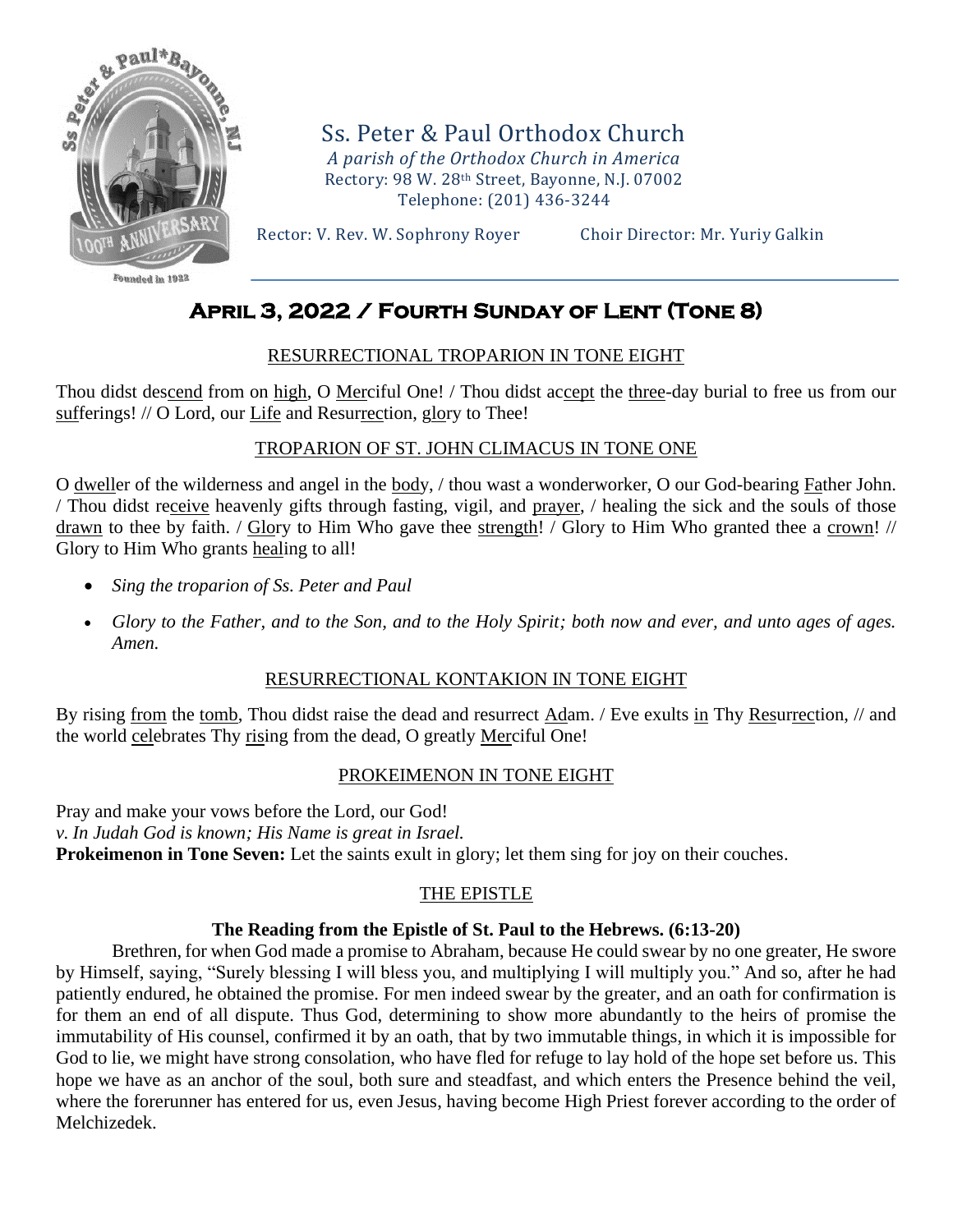#### **The Reading from the Epistle of St. Paul to the Ephesians. (5:9-19)**

Brethren, the fruit of the Spirit is in all goodness, righteousness, and truth, finding out what is acceptable to the Lord. And have no fellowship with the unfruitful works of darkness, but rather expose them. For it is shameful even to speak of those things which are done by them in secret. But all things that are exposed are made manifest by the light, for whatever makes manifest is light. Therefore, He says: "Awake, you who sleep, arise from the dead, and Christ will give you light." See then that you walk circumspectly, not as fools but as wise, redeeming the time, because the days are evil. Therefore, do not be unwise, but understand what the will of the Lord is. And do not be drunk with wine, in which is dissipation; but be filled with the Spirit, speaking to one another in psalms and hymns and spiritual songs, singing and making melody in your heart to the Lord.

#### ALLELUIA IN TONE EIGHT

Alleluia! Alleluia! Alleluia!

*v. Come, let us rejoice in the Lord! Let us make a joyful noise to God our Savior! v. Let us come before His face with thanksgiving; let us make a joyful noise to Him with songs of praise!*

*v. They that are planted in the house of the Lord shall flourish in the courts of our God.*

#### THE GOSPEL

### **The Reading of the Holy Gospel according to St. Mark. (9:17-31)**

Then one of the crowd answered and said, "Teacher, I brought You my son, who has a mute spirit. And wherever it seizes him, it throws him down; he foams at the mouth, gnashes his teeth, and becomes rigid. So I spoke to Your disciples, that they should cast it out, but they could not." He answered him and said, "O faithless generation, how long shall I be with you? How long shall I bear with you? Bring him to Me." Then they brought him to Him. And when he saw Him, immediately the spirit convulsed him, and he fell on the ground and wallowed, foaming at the mouth. So He asked his father, "How long has this been happening to him?" And he said, "From childhood. And often he has thrown him both into the fire and into the water to destroy him. But if You can do anything, have compassion on us and help us." Jesus said to him, "If you can believe, all things are possible to him who believes." Immediately the father of the child cried out and said with tears, "Lord, I believe; help my unbelief!" When Jesus saw that the people came running together, He rebuked the unclean spirit, saying to it: "Deaf and dumb spirit, I command you, come out of him and enter him no more!" Then the spirit cried out, convulsed him greatly, and came out of him. And he became as one dead, so that many said, "He is dead." But Jesus took him by the hand and lifted him up, and he arose. And when He had come into the house, His disciples asked Him privately, "Why could we not cast it out?" So He said to them, "This kind can come out by nothing but prayer and fasting." Then they departed from there and passed through Galilee, and He did not want anyone to know it. For He taught His disciples and said to them, "The Son of Man is being betrayed into the hands of men, and they will kill Him. And after He is killed, He will rise the third day."

#### **The Reading of the Holy Gospel according to St. Matthew. (4:25-5:12)**

Great multitudes followed Him – from Galilee, and from Decapolis, Jerusalem, Judea, and beyond the Jordan. And seeing the multitudes, He went up on a mountain, and when He was seated His disciples came to Him. Then He opened His mouth and taught them, saying: "Blessed are the poor in spirit, for theirs is the kingdom of heaven. Blessed are those who mourn, for they shall be comforted. Blessed are the meek, for they shall inherit the earth. Blessed are those who hunger and thirst for righteousness, for they shall be filled. Blessed are the merciful, for they shall obtain mercy. Blessed are the pure in heart, for they shall see God. Blessed are the peacemakers, for they shall be called sons of God. Blessed are those who are persecuted for righteousness' sake, for theirs is the kingdom of heaven. Blessed are you when they revile and persecute you, and say all kinds of evil against you falsely for My sake. Rejoice and be exceedingly glad, for great is your reward in heaven, for so they persecuted the prophets who were before you.

• *"All Creation Rejoices in Thee …" is sung instead of "It is Truly Meet …"*